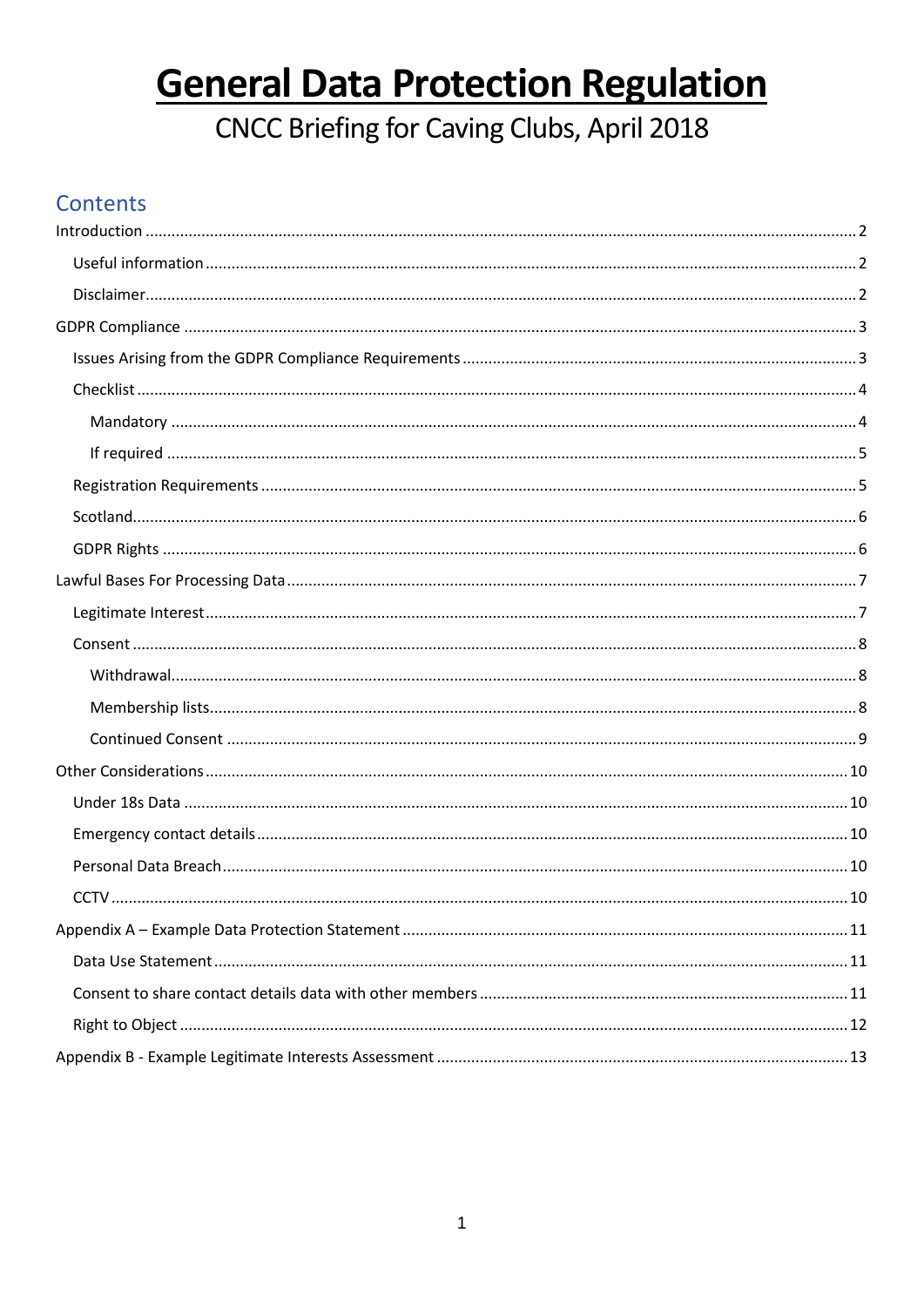### <span id="page-1-0"></span>**Section One: Introduction**

All caving clubs should consider taking steps to be as compliant as is practical with the EU General Data Protection Regulation (GDPR) by 25th May 2018.

To do this they are recommended to:

- Communicate their GDPR (Data Protection) policy (see example in Appendix A) to all members.
- If required, gain the members consent to hold their data. There is a section below on consent which explains why this must be done, how and when.
- Create a data protection policy (see example in Appendix C).

Potentially fines for failure to comply with GDPR are up to €20 million, or 4% annual global turnover, whichever is the higher! It is therefore the recommendations of the CNCC that all caving clubs consider carefully the implications of GDPR with respect to any members data that they hold and act accordingly.

#### <span id="page-1-1"></span>**Useful resources**

We have been helped and guided by the BMC's advice: [https://www.thebmc.co.uk/gdpr-mountaineering-clubs:](https://www.thebmc.co.uk/gdpr-mountaineering-clubs)

The following may also prove to provide a useful resource:<https://www.sportandrecreation.org.uk/pages/gdpr>

The BCA have recently (April 2018) posted their privacy notice: [http://british-caving.org.uk/wiki3/doku.php?id=about:documents:privacy\\_notice](http://british-caving.org.uk/wiki3/doku.php?id=about:documents:privacy_notice)

The formal advice from the Information Commissioner (ICO - the UK Data Protection Authority) "Guide to the General Data Protection Regulation (GDPR)" can be found at[: https://ico.org.uk/for-organisations/guide-to-the](https://ico.org.uk/for-organisations/guide-to-the-general-data-protection-regulation-gdpr/)[general-data-protection-regulation-gdpr/.](https://ico.org.uk/for-organisations/guide-to-the-general-data-protection-regulation-gdpr/)

Finally, some information on processing of personal data: consent and legitimate interests under the GDPR can be found here: [https://www.slaughterandmay.com/media/2535723/processing-of-personal-data-consent-and](https://www.slaughterandmay.com/media/2535723/processing-of-personal-data-consent-and-legitimate-interests-under-the-gdpr.pdf)[legitimate-interests-under-the-gdpr.pdf](https://www.slaughterandmay.com/media/2535723/processing-of-personal-data-consent-and-legitimate-interests-under-the-gdpr.pdf)

#### <span id="page-1-2"></span>**Disclaimer**

<span id="page-1-3"></span>The content of this document is a commentary on the GDPR, as we (CNCC), interpret it, as of the date of publication. This content is provided for informational purposes only, to help serve as general guidance, and should not be relied upon as legal advice or to determine how GDPR might apply to your club.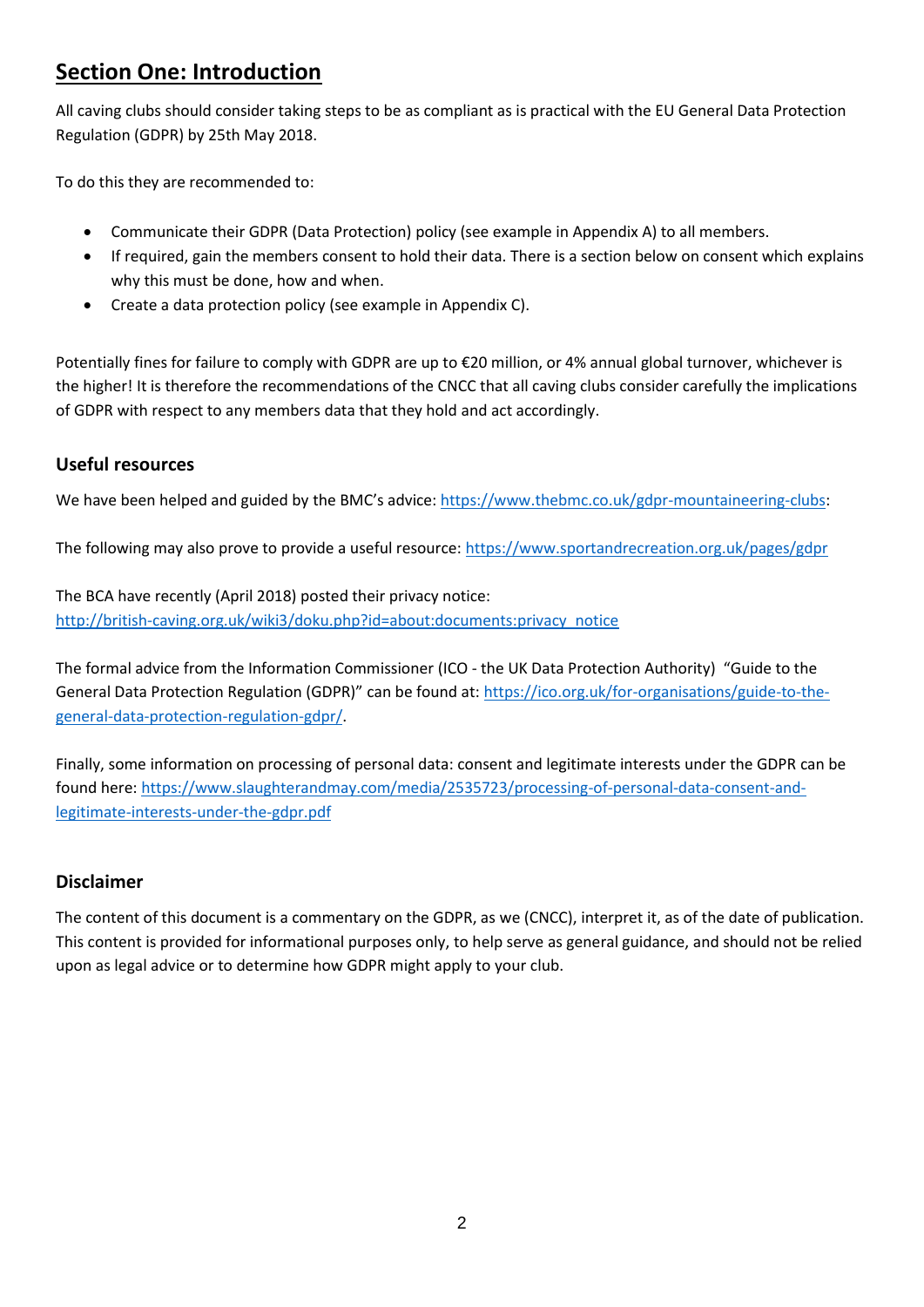## **Section Two: GDPR Compliance**

To comply to GDPR, organisations need to embed six privacy principles within their operations:

#### **1. Lawfulness, fairness and transparency**

Transparency: Tell the subject what data processing will be done. Fair: What is processed must match up with how it has been described. Lawful: Processing must meet the tests described in GDPR.

#### **2. Purpose limitations**

Personal data can only be obtained for "specified, explicit and legitimate purposes". Data can only be used for a specific processing purpose that the subject has been made aware of and no other, without further consent.

#### **3. Data minimisation**

Data collected on a subject should be "adequate, relevant and limited to what is necessary in relation to the purposes for which they are processed". In other words, no more than the minimum amount of data should be kept for specific processing.

#### **4. Accuracy**

Data must be "accurate and where necessary kept up to date". Baselining ensures good protection and protection against identity theft. Data holders should build rectification processes into data management / archiving activities for subject data (i.e. a means to ensure the data is kept up to date).

#### **5. Storage limitations**

Regulators expect personal data is "kept in a form which permits identification of data subjects for no longer than necessary". In summary, data no longer required should be removed.

#### **6. Integrity and confidentiality**

Requires processors to handle data "in a manner [ensuring] appropriate security of the personal data including protection against unlawful processing or accidental loss, destruction or damage". In other words, the data should be in a secure place and accessible only by those who absolutely need to.

#### <span id="page-2-0"></span>**Issues Arising from the GDPR Compliance Requirements**

Assuming your club Secretary manages the membership list in a competent manner in accordance with the privacy principles; the main issues are:

- a) Establishing a lawful basis for processing, e.g. use legitimate interests and/or gain consent?
- b) Data storage: is it GDPR compliant (i.e. in the European Union, secure and well backed up)?
- c) Dealing with withdrawal of consent or objections
- d) Sharing addresses amongst members

a), c) and d) are dealt with in this document, whereas b) should be addressed as part of a separate information security policy. It is assumed that clubs process personal data (names, address and other contact details) but not sensitive data (medical conditions, ethnicity).

#### <span id="page-2-1"></span>**Checklist**

There is a web version at[: https://ico.org.uk/for-organisations/resources-and-support/data-protection-self](https://ico.org.uk/for-organisations/resources-and-support/data-protection-self-assessment/controllers-checklist/)[assessment/controllers-checklist/](https://ico.org.uk/for-organisations/resources-and-support/data-protection-self-assessment/controllers-checklist/)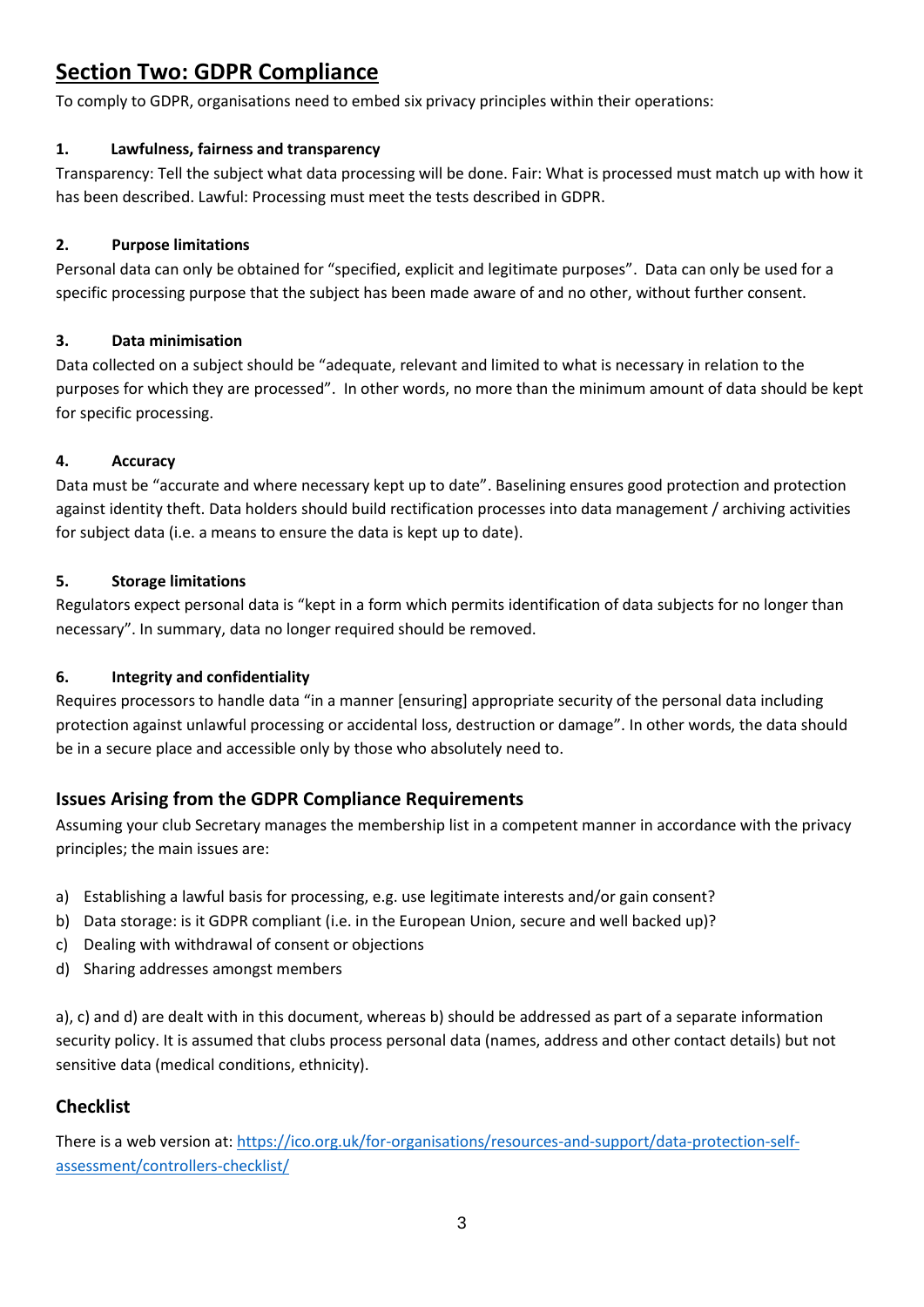#### <span id="page-3-0"></span>**Mandatory**

Your data protection policy will probably include a simple information security policy and will need to demonstrate you have carried out the following activities:

- 1. You have organised an information audit identifying and documenting any risks you have found (e.g. storing data on an unbacked up machine).
- 2. You have documented what personal data you hold, where it came from, who you share it with and what you do with it. Think about what data you are holding for your members; names, addresses, email and phone numbers, DOB, bank details, next of kin, medical details etc. Is it all necessary?
- 3. You have identified your lawful bases for processing and documented these data.
- 4. If you are using 'consent' as the lawful basis for processing:
	- a. You have reviewed how you ask for and record consent
	- b. You have a system to record and manage ongoing consent
- 5. If you are relying on 'legitimate interests' (see below and appendix B) as the lawful basis for processing these data, you have applied the three-part test and can demonstrate you have fully considered and protected individual's rights and interests.
- 6. You have let your members know why you are processing their data and who you share it with.
- 7. You have created a process to recognise and respond to individuals' requests to access their personal data.
- 8. You have created a process to ensure that the personal data you hold remains accurate and up to date.
- 9. You have implemented a process to securely dispose of personal data that is no longer required or where an individual has asked for it to be erased.
- 10. You have procedures to respond to an individual's request to restrict the processing of their personal data.
- 11. You have procedures to handle an individual's objection to the processing of their personal data.
- 12. You have an appropriate data protection policy. Make sure it is available to your members.
- 13. You are actively monitoring compliance to your data protection policy.
- 14. You are providing data protection awareness training for all individuals using club data (e.g. Committee).
- 15. You have a written contract with any processors you use.
- 16. You manage information risks in a structured way so that the club committee understands the business impact of personal data related risks and manages them effectively. Consider how secure your data is. How safe is your website? Consider obtaining an SSL Certificate (contact the CNCC webmaster for advice). How do you email your members? Do you always use 'Blind Carbon Copy' (BCC), and could a more bespoke online email system perhaps be better, more secure and less open to accidental disclosure? Who has access to the data and can this be justified for everyone who has access?
- 17. You have implemented appropriate technical and organisational measures to integrate data protection into your processing activities.
- 18. You have an information security policy supported by appropriate security measures.
- 19. You have a process to identify, report, manage and resolve any personal data breaches.
- <span id="page-3-1"></span>20. If there are any further changes to how you use the data you have, your data protection policy, or the type of data that you collect/store, you have a mechanism in place to obtain reconsent from your members to hold their data. Do not assume continued consent if there are any changes.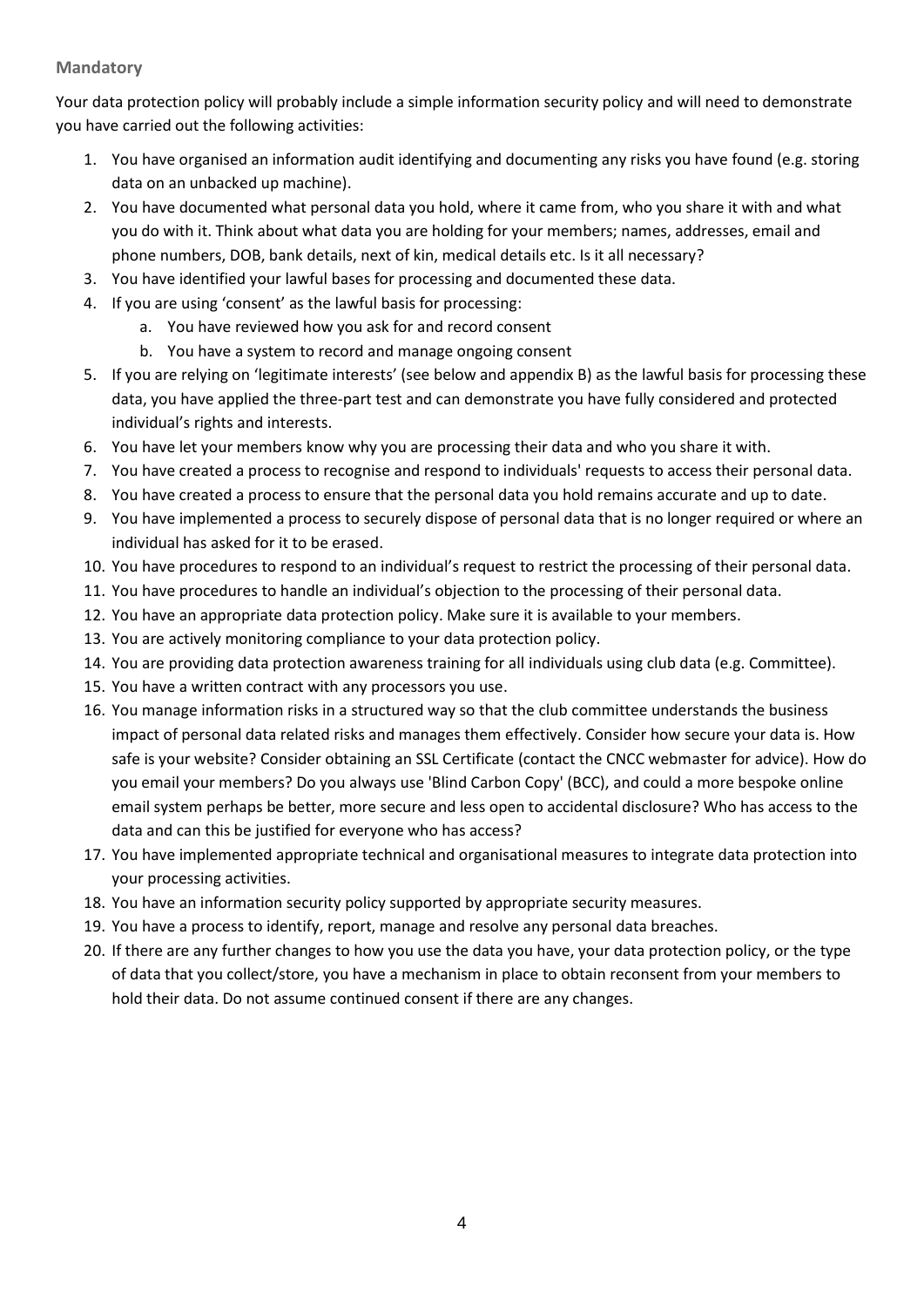**If required (may not be relevant for a caving club)**

- 1. You have a process to allow individuals to move, copy or transfer their personal data from one IT environment to another in a safe and secure way, without hindrance to usability [in fact mandatory but almost certainly irrelevant]
- 2. You have paid the data protection fee to the Information Commissioner's Office (see registration requirements below)
- 3. You have identified whether any of your processing operations constitute automated decision making
- 4. You carry out a Data Protection Impact Assessment
- 5. You have appointed a Data Protection Officer (may be required as a result of your DPIA)
- 6. You ensure an adequate level of protection for any personal data processed by others on your behalf that is transferred outside the European Economic Area

See[: https://ico.org.uk/for-organisations/guide-to-the-general-data-protection-regulation-gdpr/accountability-and](https://ico.org.uk/for-organisations/guide-to-the-general-data-protection-regulation-gdpr/accountability-and-governance/data-protection-impact-assessments/)[governance/data-protection-impact-assessments/](https://ico.org.uk/for-organisations/guide-to-the-general-data-protection-regulation-gdpr/accountability-and-governance/data-protection-impact-assessments/) an[d https://ico.org.uk/for-organisations/guide-to-the-general](https://ico.org.uk/for-organisations/guide-to-the-general-data-protection-regulation-gdpr/accountability-and-governance/data-protection-officers/)[data-protection-regulation-gdpr/accountability-and-governance/data-protection-officers/](https://ico.org.uk/for-organisations/guide-to-the-general-data-protection-regulation-gdpr/accountability-and-governance/data-protection-officers/)

#### <span id="page-4-0"></span>**Registration Requirements**

Under the old Data Protection Act most clubs did not have to register, but had to act in accordance with the eight Data Protection Principles:



This is because most clubs are non-incorporated associations. If you are a not for profit company, you will likely have registered as a data controller.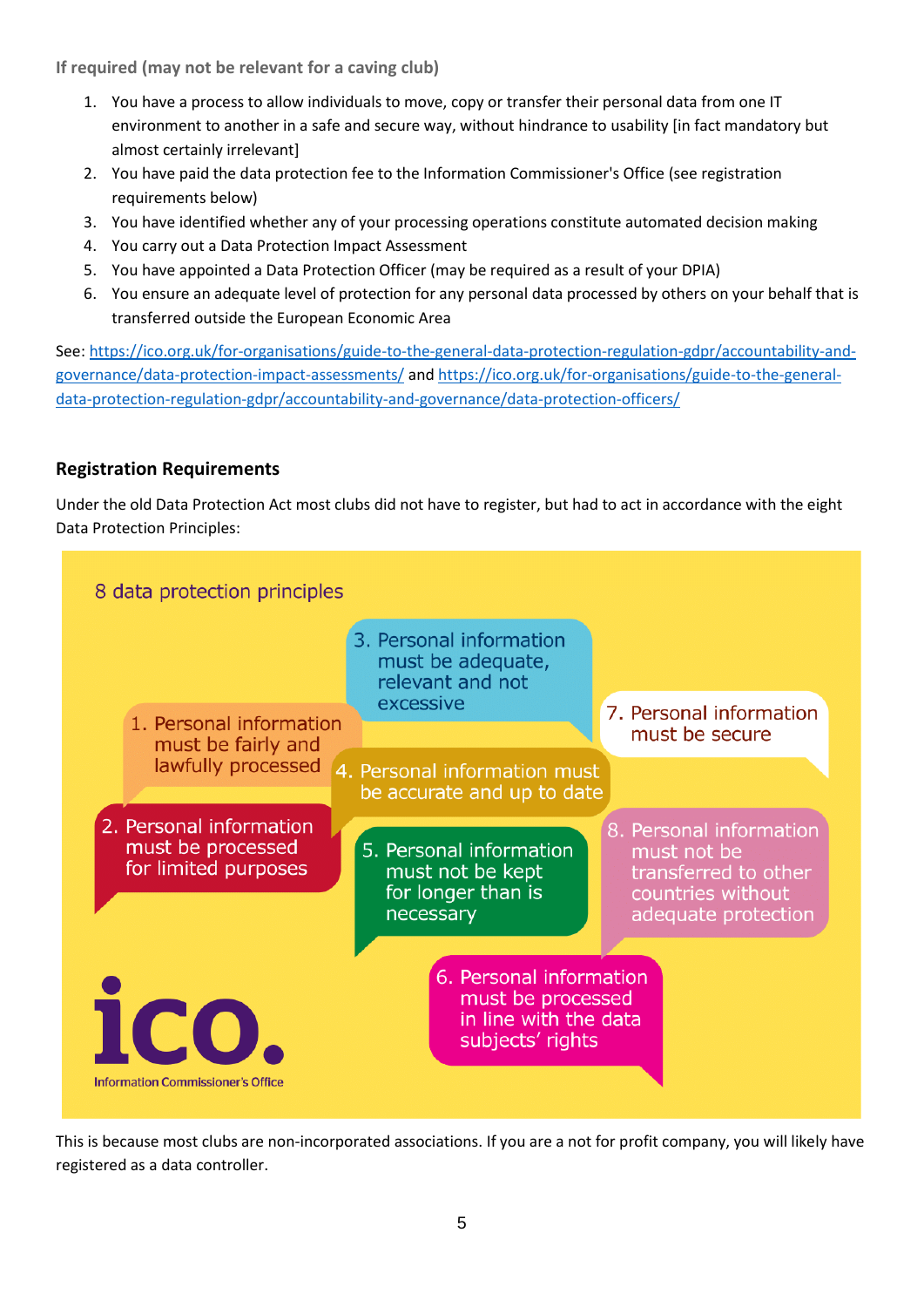The relevant statutory instrument for the current Data Protection Act is SI 2000 no 188; The Data Protection (Notification and Notification Fees) Regulations 2000, schedule 5 sections a) and b)

#### <http://www.legislation.gov.uk/uksi/2000/188/made>

These sections should exclude non-incorporated associations (most caving clubs) from the need to register under The Act on the basis of not-for-profit and that the data is for the purpose of maintaining membership.

#### **There is no requirement to register with national data controllers under the EU GDPR.**

Most Caving clubs are not-for-profit organisations and it is likely that they will not have to register for Data Protection with the Information Commissioner, but you are advised to check yourselves by using the self-assessment facility on the website of the Information Commissioner's Office (ICO):

[https://ico.org.uk/for-organisations/register/self-assessment/.](https://ico.org.uk/for-organisations/register/self-assessment/)

#### <span id="page-5-0"></span>**Scotland**

Scotland has a separate Information Commissioner who does not appear to have issued separate advice.

#### <span id="page-5-1"></span>**GDPR Rights**

The new EU GDPR has, like the preceding Data Protection Act, "rights" attached to it.

- 1. The right to be informed
- 2. The right of access
- 3. The right to rectification
- 4. The right to erasure
- 5. The right to restrict processing
- 6. The right to data portability
- 7. The right to object
- 8. Rights in relation to automated decision making and profiling.

<span id="page-5-2"></span>Rights 1-7 are addressed in the policy statement, right 8 is not relevant. This will be covered in more detail in the example Data Protection Policy.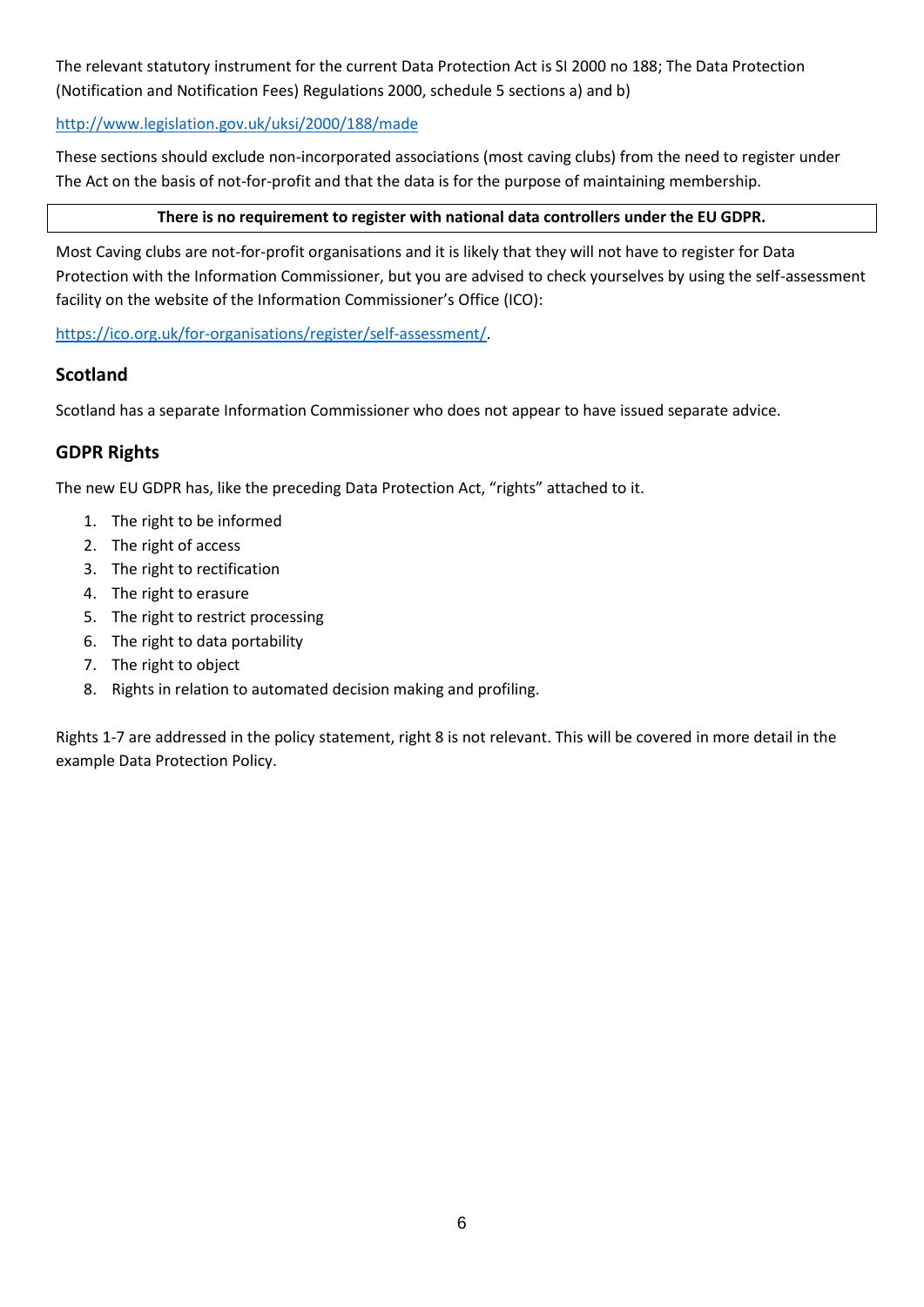### **Section Three: Lawful Bases for Processing Data**

There are six lawful bases for processing that are set out in Article 6 of the GDPR. At least one of these must apply whenever you process personal data:

- a) **Consent:** the individual has given clear consent for you to process their personal data for a specific purpose.
- b) **Contract:** the processing is necessary for a contract you have with the individual, or because they have asked you to take specific steps before entering into a contract
- c) **Legal obligation:** the processing is necessary for you to comply with the law (not including contractual obligations).
- d) **Vital interests:** the processing is necessary to protect someone's life.
- e) **Public task:** the processing is necessary for you to perform a task in the public interest or for your official functions, and the task or function has a clear basis in law.
- f) **Legitimate interests:** the processing is necessary for your legitimate interests or the legitimate interests of a third party unless there is a good reason to protect the individual's personal data which overrides those legitimate interests.

#### <span id="page-6-0"></span>**Legitimate Interest**

This bases for processing data is likely to be of use to many caving clubs. The following is from the BMC guidance:

*Legitimate Interest is likely to be most appropriate where you use people's data in ways they would reasonably expect [such as being a member of a club] and which has a minimal privacy impact [i.e. you only use the data for contacting the member about their annual renewal, the club meets programme, the club AGM, passing data to the* [BCA] *for membership administration].*

*You must balance the interests of your club against the interests of your members. If your members would not reasonably expect the processing of their data their interests are likely to override the clubs legitimate interests. [i.e. if you start contacting them about other activities such as a promotion at a climbing wall, or you circulate their details in a members contact list].*

*To use legitimate interest, the processing of your members' data must be necessary, but if you can reasonably achieve the same result in another, less intrusive, way then legitimate interest will not apply.*

*A Legitimate Interests Assessment (LIA) needs to be completed before relying on this basis for processing data, and a record needs to be kept to help you to demonstrate compliance. You must also include details of your legitimate interests in your privacy notice. It is possible to claim legitimate interests as a basis and the BMC has produced advice for using this route.* 

#### However:

- *legitimate interests* sometimes require consent; e.g. if you share contact details amongst members (which thus goes beyond what might be reasonably expected or what is minimally necessary for running the club or processing and effecting that individual's membership).
- Individuals have the *right to object* to processing based on *legitimate interests*. BCA insurance is a requirement for membership in most caving clubs and clubs cannot give members the right to opt out from BCA insurance and the data processing this implies.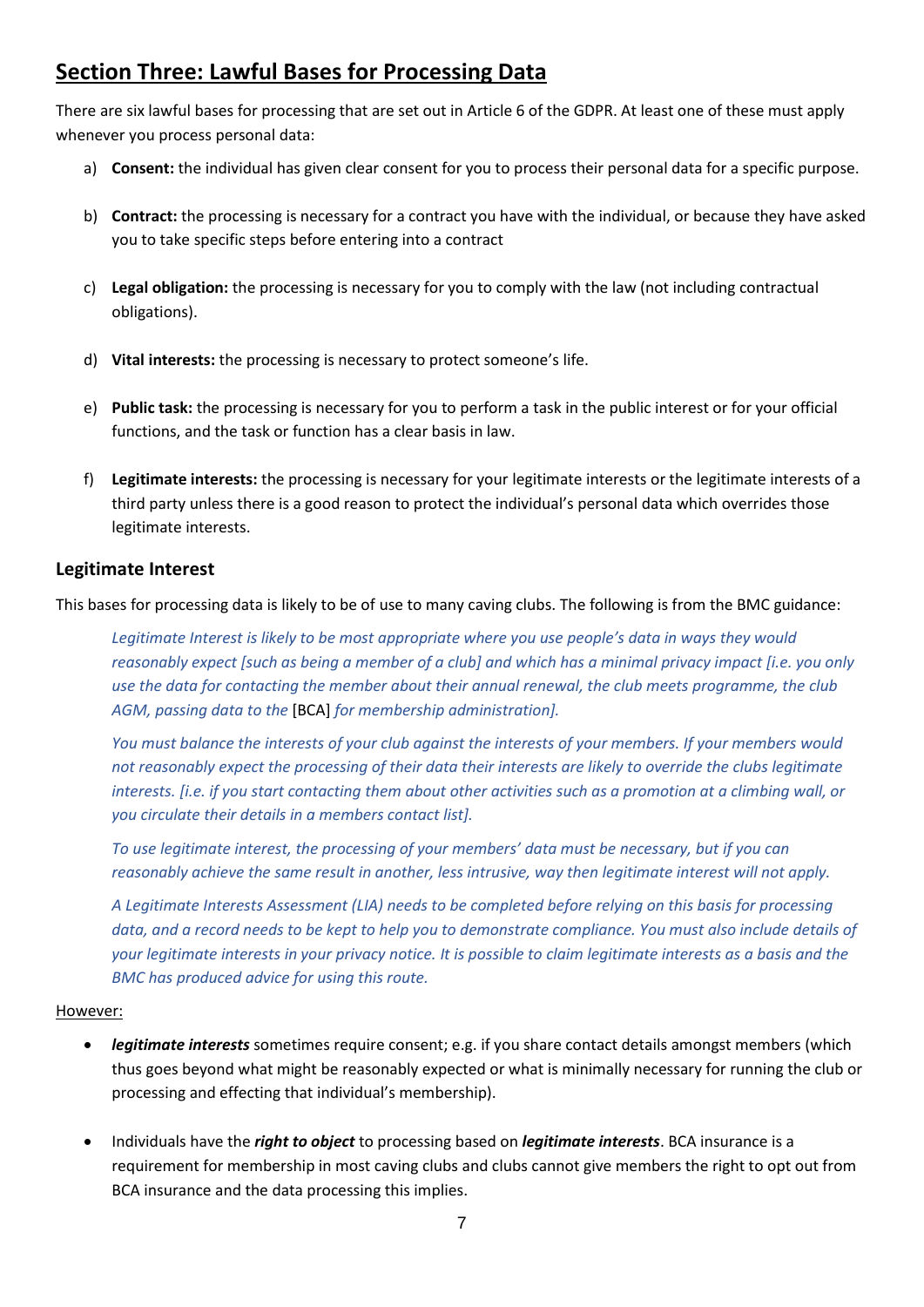• If you choose to rely on legitimate interests, you take on extra responsibility for ensuring people's rights and interests are fully considered and protected.

An example of the use of legitimate interest as a lawful basis for holding and processing most club data is provided in appendix B.

#### <span id="page-7-0"></span>**Consent**

Consent requires a positive opt-in. Just being a member of a club and paying your subs is NOT a sufficient basis. You will require consent if you share **ANY** membership details between members; including the use of email lists in which email addresses of other members can be seen by the recipients. Consent must be specific and informed. Everyone must be re-consented and previous consents do **NOT** constitute a legal basis for processing data. The club Secretary **needs to be able to prove** that all members have given their consent.

The (Information Commissioners Office) ICO sets out the following guidelines for managing consent:

- Consents are regularly reviewed to check that the processing and the purposes have not changed.
- Processes should be in place to refresh consent at appropriate intervals, including any parental consents.
- It should be easy for individuals to withdraw their consent at any time and publicise how to do so.
- Withdrawals of consent are acted upon as soon as possible.
- *Individuals who wish to withdraw consent are not penalised.*

This means that **clubs do not have to renew consent annually (unless they are circulating membership lists; see below)** although they should ask members to check their details annually to ensure their records are accurate. The final *italicised* point (*don't penalise individuals who withdraw consent)* may be impossible to meet given the need for a legal basis to hold members data. It should be borne in mind if a club's constitution is modified.

#### <span id="page-7-1"></span>**Withdrawal of consent**

A clear process for withdrawal of consent should be defined and communicated to members (e.g. on the consent form and in a members' handbook or equivalent online members area).

#### <span id="page-7-2"></span>**Membership lists**

The BMC raises the following issues with membership lists. It should be noted that the guidance merely states *"at appropriate intervals".* There seems to be no requirement for annual consent in either the UK ICO guidance or the EU article 29 working party guide. Clubs are advised to draw their own careful conclusions on this.

- *1. For member details to be made available to other club members (in any format) the specific consent from each member will be needed.*
- *2. Clubs must allow members to opt-in to what details are circulated and must allow members the option of not having any details circulated. It must not be a condition of membership of the club that details have to be shared.*
- *3. Clubs will need to re-ascertain consent on a regular basis, ideally at least once a year.*
- *4. Clubs need to be mindful that even though consent may have been given at one point it can be withdrawn at any future point, including the day after a club has posted out a club list to every member. If an individual withdraws their consent the club needs a clear way to action the withdrawal of that data. This could potentially result in a recall of all the club lists that have been posted out or the club may not*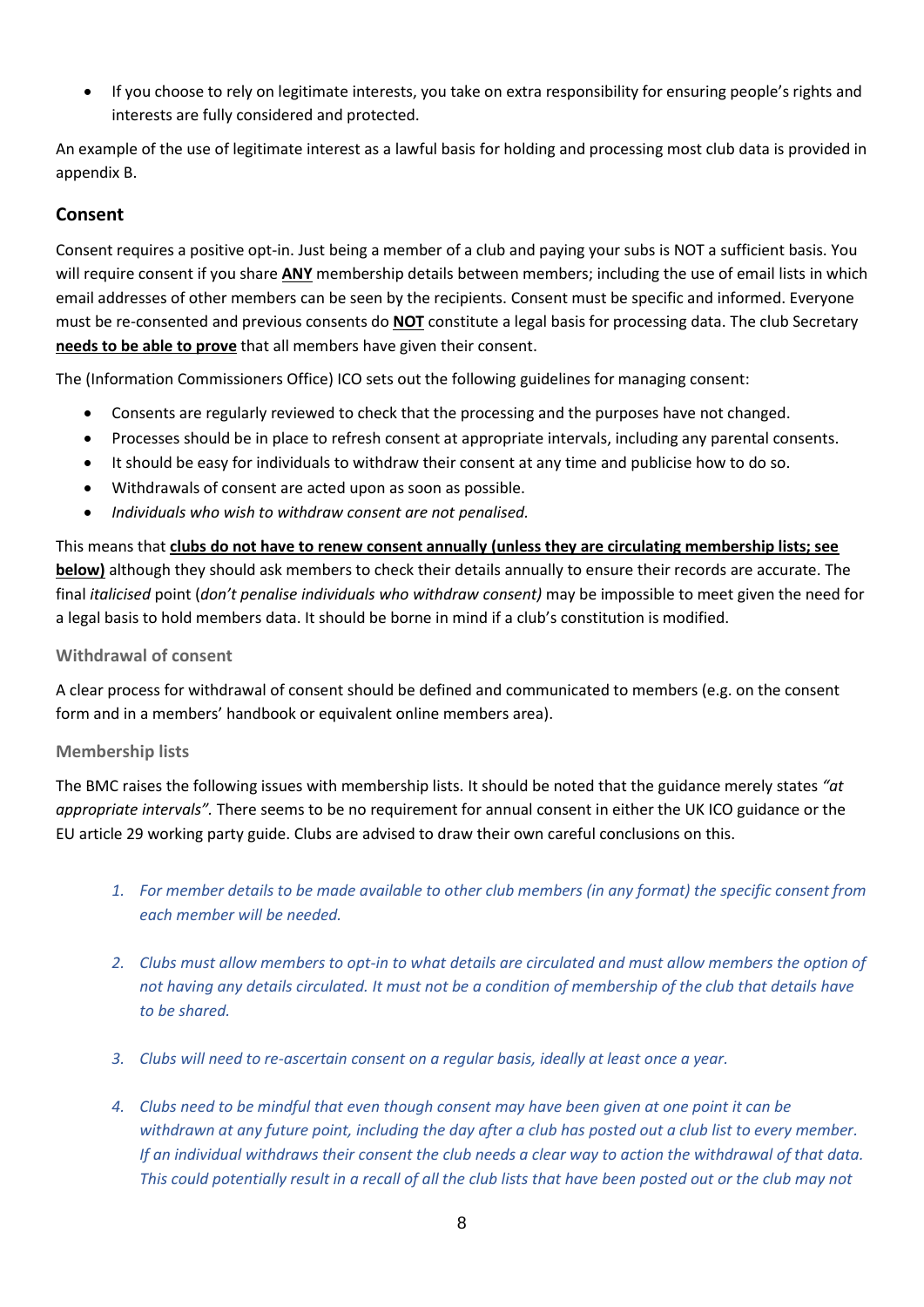*be allowing the individual their lawful right of withdrawing consent. Because of this risk, clubs may decide that if they wish to use a club list then a secure area on the club website is easier to manage.*

- *5. Clubs need to ensure that data is accurate. If a member changes their contact details after the list has been produced clubs need to consider how the club will ensure that the club lists are updated, and that inaccurate data is not available to other members.*
- *6. Clubs should consider what data needs to be circulated for communications between members, i.e. is a full postal address really needed in the 21st century, or is a phone number and/or email address more appropriate?*
- *7. Clubs need to tell the recipients (members) what they can/can't do with the data in the lists, i.e. they can't pass or sell the data on to anyone else, and members can only use the data for club related communication.*
- *8. Clubs need to ensure that data is not held for longer than is needed. A system would be needed by the club to ensure that club lists are deleted by members once superseded / not needed.*

#### **Conclusion:**

There appears to be two potential options for clubs when distributing membership lists to members:

- a) They gain consent at least annually as advised by the BMC;
- *b)* They gain consent less often (see
- c) *[Continued](#page-8-0)* Consent below) but **do not** send out addresses;

The BMC have taken this line because of the identifiability of address data and the principal of data minimisation. With email, mobile and home phone numbers members can contact each other if they need an address.

**In essence**: Either you must reduce the identifiability or ensure that your consent is still valid more often.

#### <span id="page-8-0"></span>**Continued Consent**

Your continued consent will be sought at appropriate intervals; when there is a change to any of the following:

- a) The law
- b) How the club uses members data or the club's data protection policy.
- c) The conditions of membership e.g. an increase in the cost of membership subscription or BCA insurance.
- d) Type of membership e.g. transfer from junior to probationary/adult/full membership at age 18.

<span id="page-8-1"></span>The ICO guidance states that you should *keep consents under review and refresh them if anything changes. Build regular consent reviews into your business processes.*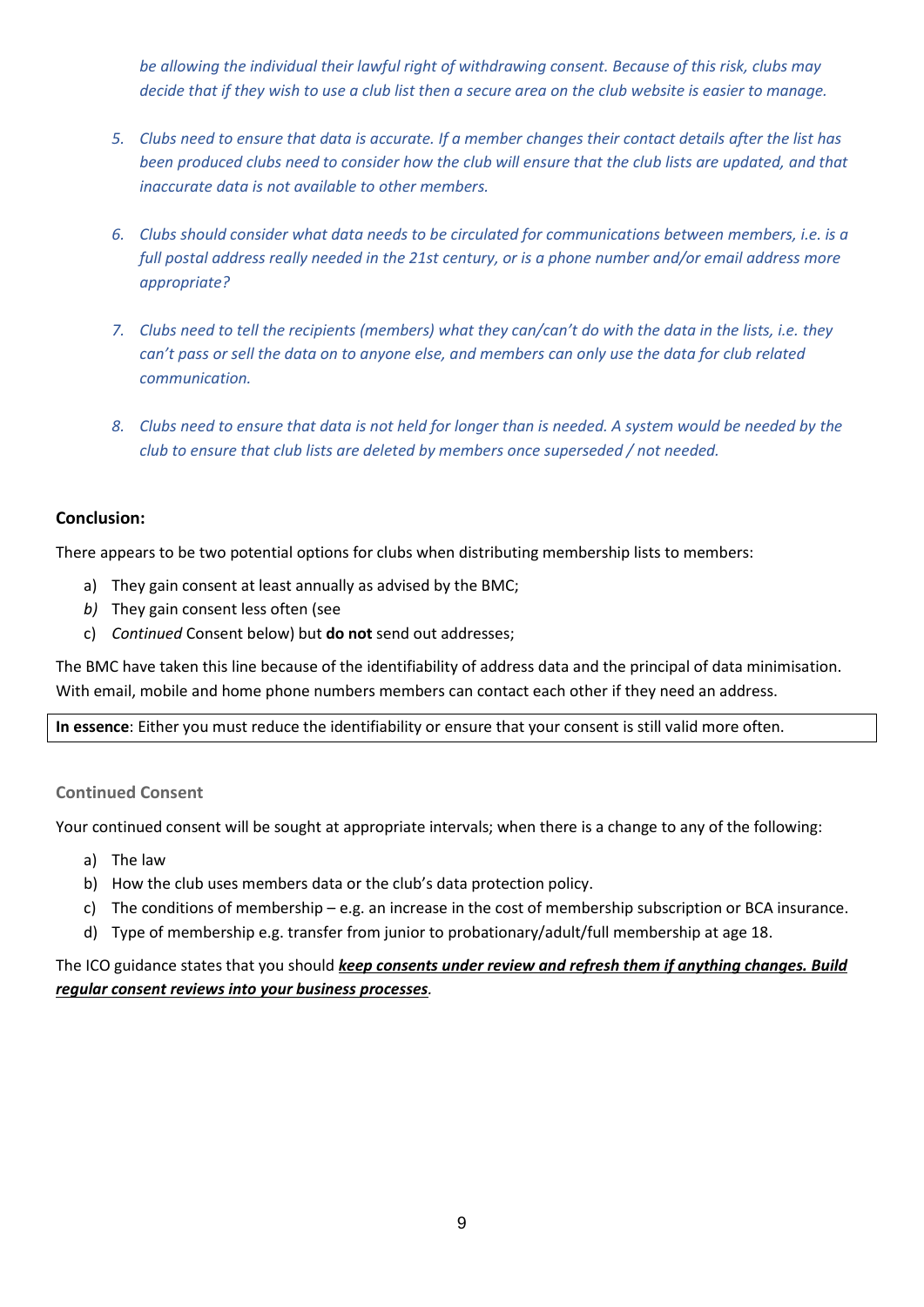### **Section Four: Other Considerations**

#### <span id="page-9-0"></span>**Under 18s Data**

This can require the consent of a parent or guardian. If you use consent for the legal basis at aged 18 consent will be required from the individual.

#### <span id="page-9-1"></span>**Emergency contact details**

This type of data is common on expeditions. It should be accurate, securely held with members aware of how to access this data only in an emergency. This should all be defined in a data protection policy.

#### <span id="page-9-2"></span>**Personal Data Breach**

- The GDPR introduces a duty on all organisations to report certain types of personal data breach to the relevant supervisory authority. You must do this within 72 hours of becoming aware of the breach, where feasible.
- If the breach is likely to result in a high risk of adversely affecting individuals' rights and freedoms, you must also inform those individuals without undue delay.
- You should ensure you have robust breach detection, investigation and internal reporting procedures in place. This will facilitate decision-making about whether you need to notify the relevant supervisory authority and the affected individuals.
- You must also keep a record of any personal data breaches, regardless of whether you are required to notify.

#### <span id="page-9-3"></span>**CCTV**

While CCTV is data and covered by the GDPR; both UK and EU law impact on the use of CCTV and the need to register CCTV with the Information Commissioner's Office.

See[: https://ico.org.uk/media/for-organisations/documents/1542/cctv-code-of-practice.pdf](https://ico.org.uk/media/for-organisations/documents/1542/cctv-code-of-practice.pdf)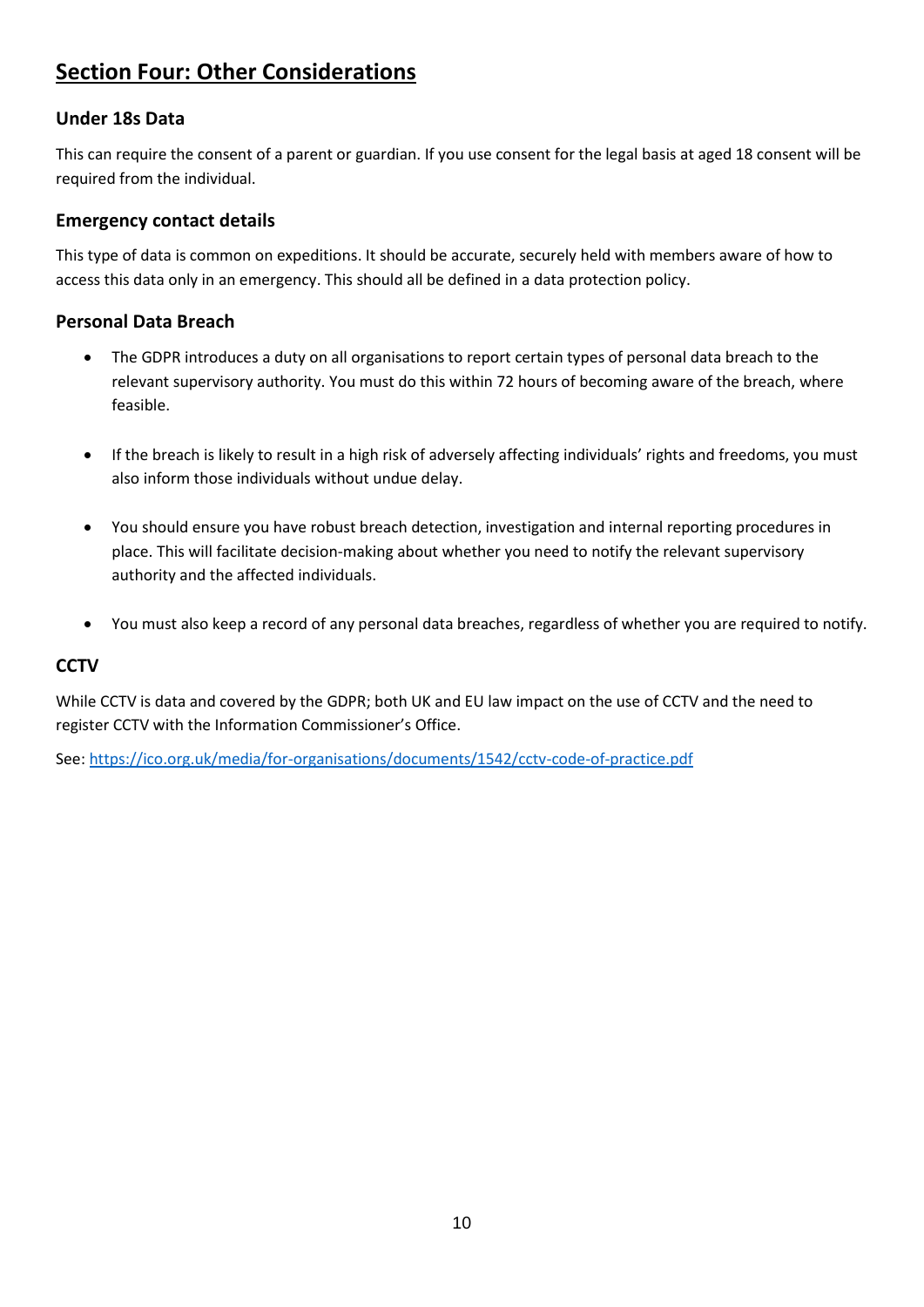## <span id="page-10-0"></span>**Appendix A – Example Data Protection Statement**

This example is from a club members handbook and uses legitimate interest as the lawful basis for the processing of data; the sharing of address, email, and phone numbers with other members of the club is by consent. **This is intended as an example only and may not work for all clubs or scenarios.**

#### <span id="page-10-1"></span>**Data Use Statement**

**ABOUT YOUR DATA**: Only sufficient data will be sought and retained to administer the <INSERT CLUB NAME> and communicate with its members. The <INSERT CLUB NAME> holds and uses your data on the basis of legitimate interests.

Data is used for the following purposes:

- a) The distribution of the club journal, newsletters and other paperwork, e.g. AGM notice.
- b) The sharing of address, email, and phone numbers with other members of the club by consent.
- c) Provision by <INSERT CLUB NAME> to the British Caving Association for their membership and administrative purposes. The BCA privacy notice [http://www.british-caving.org.uk/privacy\\_notice](http://www.british-caving.org.uk/privacy_notice) sets out how <INSERT CLUB NAME> members data will be used by the BCA.
- d) General club administration; e, g, collecting annual subscriptions, organising club events.
- e) Administer visitors and members bookings to stay at the club hostel.

#### *Your data will not be supplied to others or used for any other purposes without express consent of the member.*

Data is held by the Secretary on <INSERT WHERE DATA IS HELD> and on the club website and shared with other Officers only to the extent required to fulfil their role. Only Club Officers as defined under <INSERT CLAUSE> of the constitution and the web hosting company contracted by The Committee may access the membership data.

You will be asked annually to check your details are correct and consent to sharing contact details (none, some or all from: i) address, ii) email, iii) mobile and iv) home number) with other members anywhere in the world. Where consented, members contacts details can be looked up in the members area of the club website, access to which is limited solely to other club members. The <INSERT CLUB NAME> Secretary will facilitate access for members unable or unwilling to use the club website.

If you do not want the Secretary to share your membership data with the BCA, then you must arrange your own insurance directly with the BCA. <INSERT CLUB NAME> requires all members to have membership of the British Caving Association for public liability reasons. You cannot be a member of <INSERT CLUB NAME> without BCA insurance.

#### <span id="page-10-2"></span>**Consent to share contact details data with other members**

You will be asked if you want to consent to share your contact details with other members annually. *You may withdraw or alter this consent at any time by contacting the Secretary.* 

The membership details are held in a database behind the club website, accessible only to the Officers outlined above. Please use the website or contact the Secretary if you wish to amend your details.

If you do nothing, other members will not be able to view your contact details on the website and the Secretary will not give your details to other members apart from other committee members pursuing club business (uses a, c, d, and e in the previous section).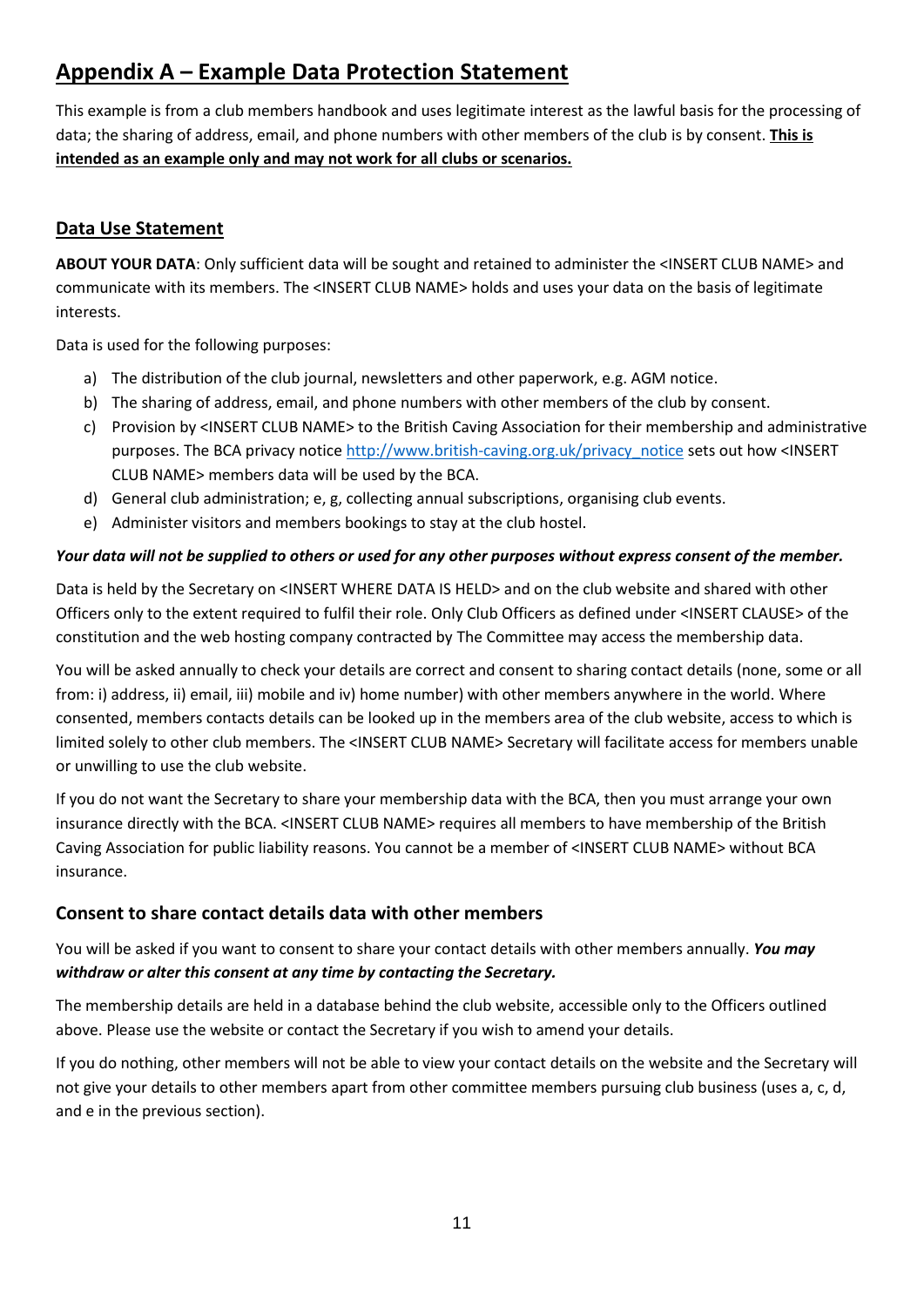#### <span id="page-11-0"></span>**Right to Object**

Individuals have the *right to object* to processing based on *legitimate interests. You may exercise this right at any time by writing to the <INSERT CLUB NAME> Secretary to resign your membership.* 

The Secretary will acknowledge this in writing, and remove your details removed from the club membership database, and in subsequent years the member will not be insured via the BCA. The letter will also request that the member cancel any standing orders they have with the club for paying membership subscriptions. The club is unable to cancel standing orders and cannot refund you as your contact details have been deleted! For this reason, a member's data will finally be destroyed in February of the year following their resignation.

<span id="page-11-1"></span>Where a member has resigned under the right to object they can still be re-elected under <insert clause> of the constitution.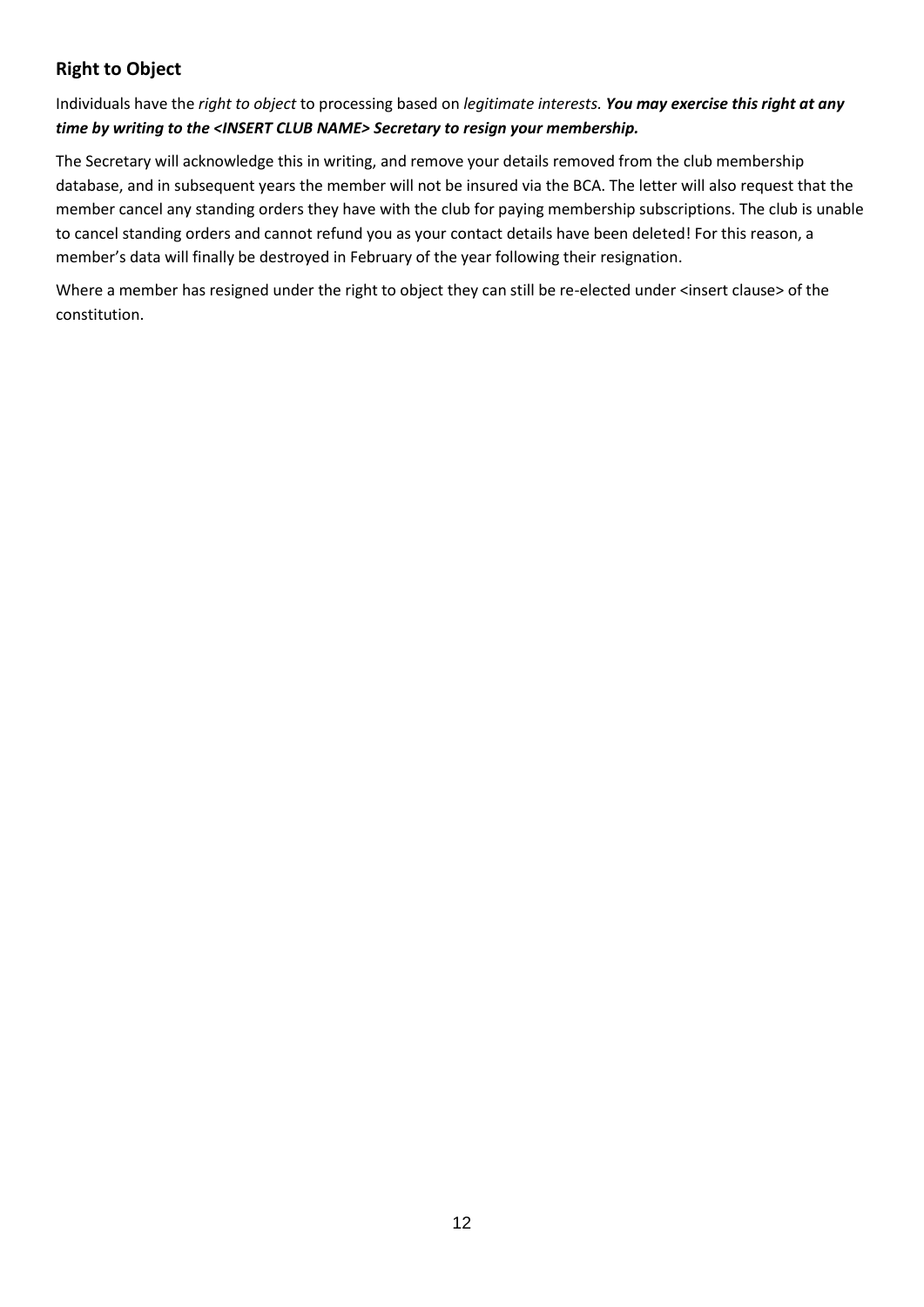## **<INSERT CLUB NAME>**



#### **Legitimate Interests Assessment (LIA).**

This should be used alongside the Information Commissioner's Office [legitimate interests guidance.](https://ico.org.uk/for-organisations/guide-to-the-general-data-protection-regulation-gdpr/lawful-basis-for-processing/legitimate-interests/)

## Part 1: Purpose test

You need to assess whether there is a legitimate interest behind the processing.

| 1.             | Why do you want to process the data?                                                                                 |  |  |
|----------------|----------------------------------------------------------------------------------------------------------------------|--|--|
| 2.             | What benefit do you expect to get from the processing?                                                               |  |  |
| 3.             | Do any third parties benefit from the processing?                                                                    |  |  |
| 4.             | Are there any wider public benefits to the processing?                                                               |  |  |
| 5.             | How important are the benefits that you have identified?                                                             |  |  |
| 6.             | What would the impact be if you couldn't go ahead with the processing?                                               |  |  |
| 7.             | Are you complying with any specific data protection rules that apply to your processing (e.g. profiling              |  |  |
|                | requirements, or e-privacy legislation)?                                                                             |  |  |
| 8.             | Are you complying with other relevant laws?                                                                          |  |  |
| 9.             | Are you complying with industry guidelines or codes of practice?                                                     |  |  |
|                | 10. Are there any other ethical issues with the processing?                                                          |  |  |
| $\mathbf{1}$   | The data needs to be processed to allow the club to function as a membership organisation. Personal data             |  |  |
|                | needs to be collected for:                                                                                           |  |  |
|                | The distribution of the club journal, newsletters and other paperwork, e.g. AGM notice;<br>a)                        |  |  |
|                | The sharing of address, email and phone numbers with other members of the club by consent;<br>b)                     |  |  |
|                | Submission to the British Caving Association for their membership and administrative purposes. The BCA<br>C)         |  |  |
|                | privacy notice http://www.british-caving.org.uk/privacy notice sets out how <insert club="" name=""></insert>        |  |  |
|                | members data will be used by the BCA;                                                                                |  |  |
|                | General club administration; e, g, collecting annual membership subscriptions;<br>d)                                 |  |  |
|                | Administer visitors and members bookings to stay at <enter hut="" name="" of="">, the club hostel.<br/>e)</enter>    |  |  |
|                |                                                                                                                      |  |  |
| $\overline{2}$ | The member gains from the processing by being able to access the benefits of membership, and all members of          |  |  |
|                | the club benefit from the ability to go caving (and other related activities) as a group using shared resources      |  |  |
|                | (e.g. ropes, rigging equipment).                                                                                     |  |  |
| 3              | The BCA insurance scheme provided to all members of the how <insert club="" name=""> indemnifies landowners</insert> |  |  |
|                | against liability from granting access to their land to cave. This covers all cavers throughout the United           |  |  |
|                | Kingdom.                                                                                                             |  |  |
|                |                                                                                                                      |  |  |
| 4              | The BCA and its members benefit from the processing by being able to function as the national authority of an        |  |  |
|                | internationally recognised sport.                                                                                    |  |  |
|                | A key benefit is the public liability insurance schema administered by the BCA on behalf of all members.             |  |  |
|                | The <insert club="" name=""> is a member of the Council of Northern Caving Clubs and takes part in cave</insert>     |  |  |
|                | conservation to help maintain the underground environment for future generations.                                    |  |  |
|                |                                                                                                                      |  |  |
|                | The club hostel is available for booking by others (mainly cavers) on a not for profit basis.                        |  |  |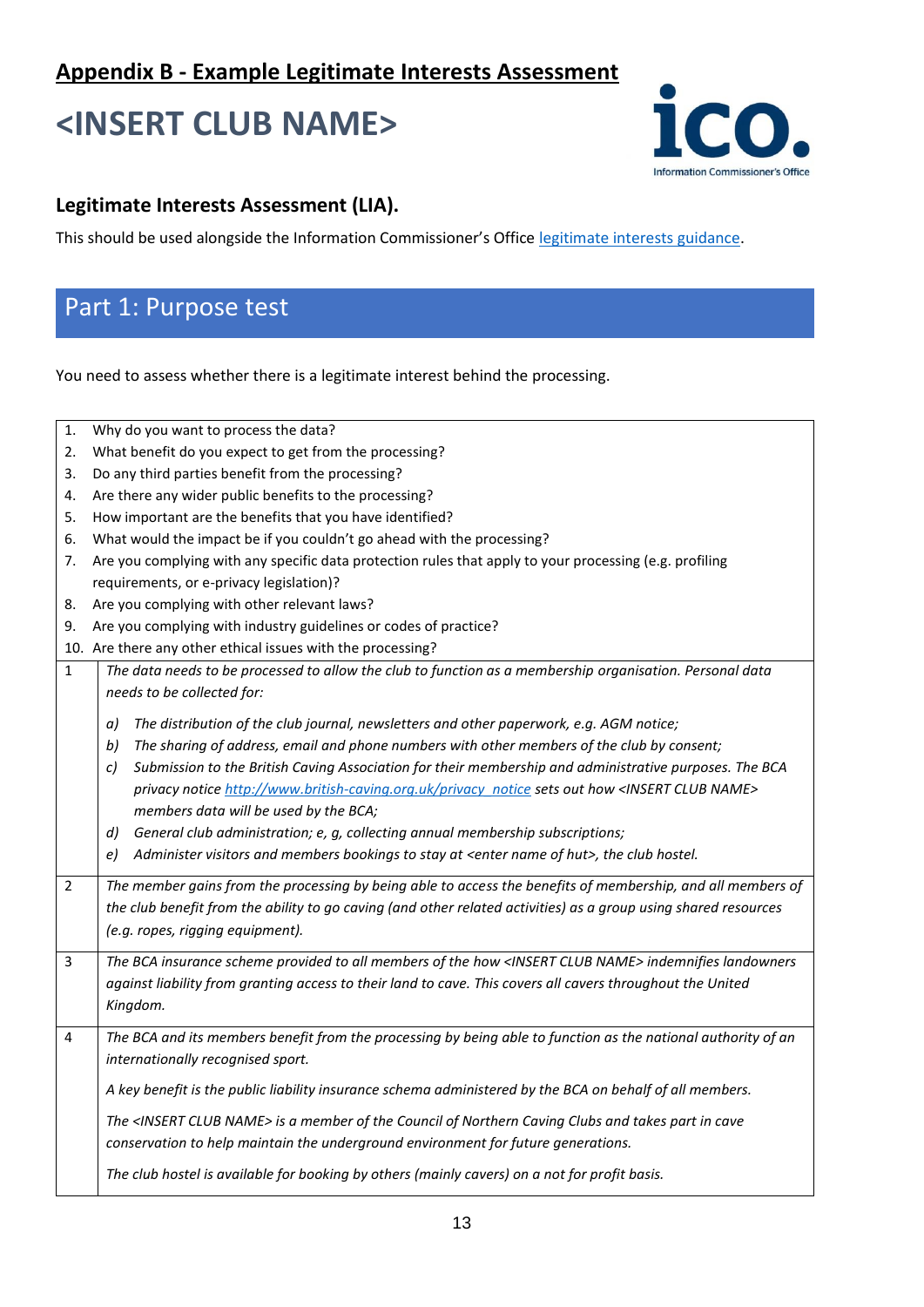| 5  | They are essential member benefits of belonging to the club and the BCA.                                                                                                                                                                                           |
|----|--------------------------------------------------------------------------------------------------------------------------------------------------------------------------------------------------------------------------------------------------------------------|
| 6  | If we couldn't contact members, they would miss out on all the benefits of BCA membership as well as club<br>membership. The BCA negotiates and administers a group insurance schema on behalf of all cavers;<br>membership is a requirement for all club members. |
|    | Not applicable.                                                                                                                                                                                                                                                    |
| 8  | Yes.                                                                                                                                                                                                                                                               |
| q  | Yes (British Mountaineering Council GDPR guidelines).                                                                                                                                                                                                              |
| 10 | No.                                                                                                                                                                                                                                                                |

Assessment: this clearly shows a legitimate interest behind the processing

## Part 2: Necessity test

You need to assess whether the processing is necessary for the purpose you have identified.

| 1.             | Will this processing actually help you achieve your purpose?                                                                                                                                                                                                                                                                                                                                                                                                                                                                                                                 |  |  |  |
|----------------|------------------------------------------------------------------------------------------------------------------------------------------------------------------------------------------------------------------------------------------------------------------------------------------------------------------------------------------------------------------------------------------------------------------------------------------------------------------------------------------------------------------------------------------------------------------------------|--|--|--|
| 2.             | Is the processing proportionate to that purpose?                                                                                                                                                                                                                                                                                                                                                                                                                                                                                                                             |  |  |  |
| 3.             | Can you achieve the same purpose without the processing?                                                                                                                                                                                                                                                                                                                                                                                                                                                                                                                     |  |  |  |
| 4.             | Can you achieve the same purpose by processing less data, or by processing the data in another more obvious or                                                                                                                                                                                                                                                                                                                                                                                                                                                               |  |  |  |
|                | less intrusive way?                                                                                                                                                                                                                                                                                                                                                                                                                                                                                                                                                          |  |  |  |
| $\mathbf{1}$   | This processing is essential for the club and BCA to provide services to members.                                                                                                                                                                                                                                                                                                                                                                                                                                                                                            |  |  |  |
| 2              | Yes. No additional processing is carried out other than that required to service the needs of members.                                                                                                                                                                                                                                                                                                                                                                                                                                                                       |  |  |  |
| 3              | No. You would become an individual caver with no shared resources                                                                                                                                                                                                                                                                                                                                                                                                                                                                                                            |  |  |  |
| $\overline{4}$ | The processing is the minimum required for the purpose. We do not:                                                                                                                                                                                                                                                                                                                                                                                                                                                                                                           |  |  |  |
|                | Circulate address lists to members; members are asked to consent to sharing contact details (none,<br>some or all from: i) address, ii) email, iii) mobile and iv) home number) with other members anywhere<br>in the world. Where consented, members contacts details can be looked up in the members area of<br>the club website. The <insert club="" name=""> Secretary will facilitate access for members unable or<br/>unwilling to use the club website.<br/>Maintain a list of next of kin details or keep information on the medical conditions of members;</insert> |  |  |  |
|                | Require unneeded data (e.g. date of birth);                                                                                                                                                                                                                                                                                                                                                                                                                                                                                                                                  |  |  |  |
|                | Engage in any sales or marketing activity.                                                                                                                                                                                                                                                                                                                                                                                                                                                                                                                                   |  |  |  |

Assessment: the processing is necessary for the purpose identified.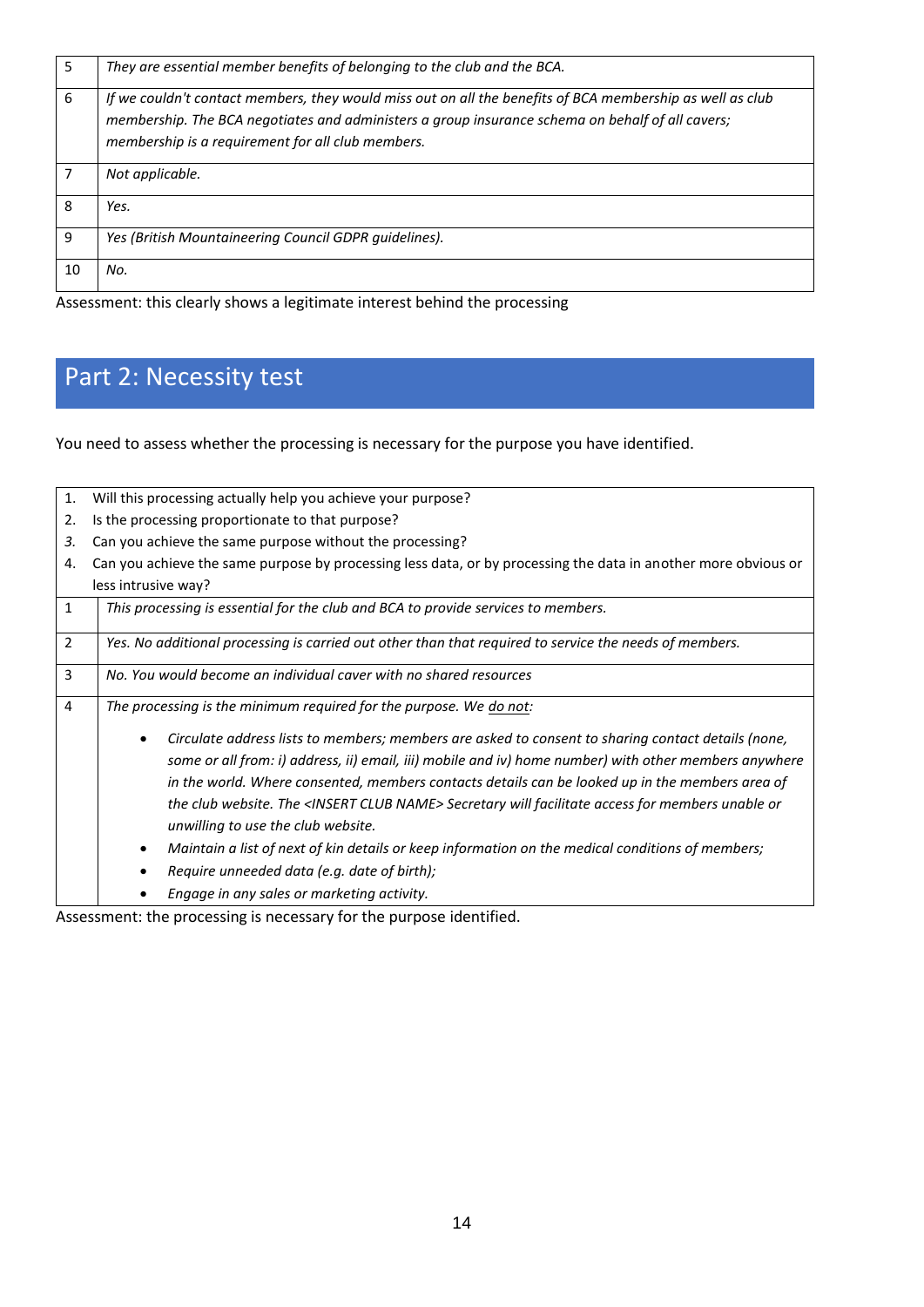## Part 3: Balancing test

You need to consider the impact on individuals' interests and rights and freedoms and assess whether this overrides your legitimate interests.

First, use the **DPIA screening checklist**. If you hit any of the triggers on that checklist you need to conduct a DPIA instead to assess risks in more detail.

*The <INSERT CLUB NAME> did not meet any of the mandatory or optional requirements for a data protection impact assessment.*

| Nature of the personal data |                                                                                                                  |  |  |  |
|-----------------------------|------------------------------------------------------------------------------------------------------------------|--|--|--|
| 1.                          | Is it special category data or criminal offence data?                                                            |  |  |  |
| 2.                          | Is it data which people are likely to consider particularly 'private'?                                           |  |  |  |
| 3.                          | Are you processing children's data or data relating to other vulnerable people?                                  |  |  |  |
| 4.                          | Is the data about people in their personal or professional capacity?                                             |  |  |  |
| $\mathbf{1}$                | No.                                                                                                              |  |  |  |
| $\overline{2}$              | Name and address: required for the delivery of club communications to members without email addresses            |  |  |  |
|                             | (9%) and required by the BCA for the administration of the insurance scheme and to communicate to its            |  |  |  |
|                             | members.                                                                                                         |  |  |  |
| 3                           | Yes. Parents/guardians must agree to membership and accompany their children at all times.                       |  |  |  |
| 4                           | Personal.                                                                                                        |  |  |  |
|                             | <b>Reasonable expectations</b>                                                                                   |  |  |  |
| 1.                          | Do you have an existing relationship with the individual?                                                        |  |  |  |
| 2.                          | What's the nature of the relationship and how have you used data in the past?                                    |  |  |  |
| 3.                          | Did you collect the data directly from the individual? What did you tell them at the time?                       |  |  |  |
| 4.                          | If you obtained the data from a third party, what did they tell the individuals about reuse by third parties for |  |  |  |
|                             | other purposes and does this cover you?                                                                          |  |  |  |
| 5.                          | How long ago did you collect the data? Are there any changes in technology or context since then that would      |  |  |  |
|                             | affect expectations?                                                                                             |  |  |  |
| 6.                          | Is your intended purpose and method widely understood?                                                           |  |  |  |
| 7.                          | Are you intending to do anything new or innovative?                                                              |  |  |  |
| 8.                          | Do you have any evidence about expectations - e.g. from market research, focus groups or other forms of          |  |  |  |
|                             | consultation?                                                                                                    |  |  |  |
| 9.                          | Are there any other factors in the particular circumstances that mean they would or would not expect the         |  |  |  |
| $\mathbf{1}$                | processing?<br>Yes.                                                                                              |  |  |  |
|                             |                                                                                                                  |  |  |  |
| 2                           | The club has existing since 19xx. Data has essentially been processed in the same way since at least 19xx).      |  |  |  |
| 3                           | Yes; members apply for membership; go through a probationary period and are elected full members at an           |  |  |  |
|                             | annual general meeting of the club a 60% majority. Membership is not renewed annually; members can be            |  |  |  |
|                             | elected life members after 25 years.                                                                             |  |  |  |
| 4                           | Not applicable. No third party data is processed except for hostel bookings by phone, email and post and this    |  |  |  |
|                             | data is destroyed in accordance with standard data processing practice.                                          |  |  |  |
| 5                           | Data has been collected since its founding in 19xx.                                                              |  |  |  |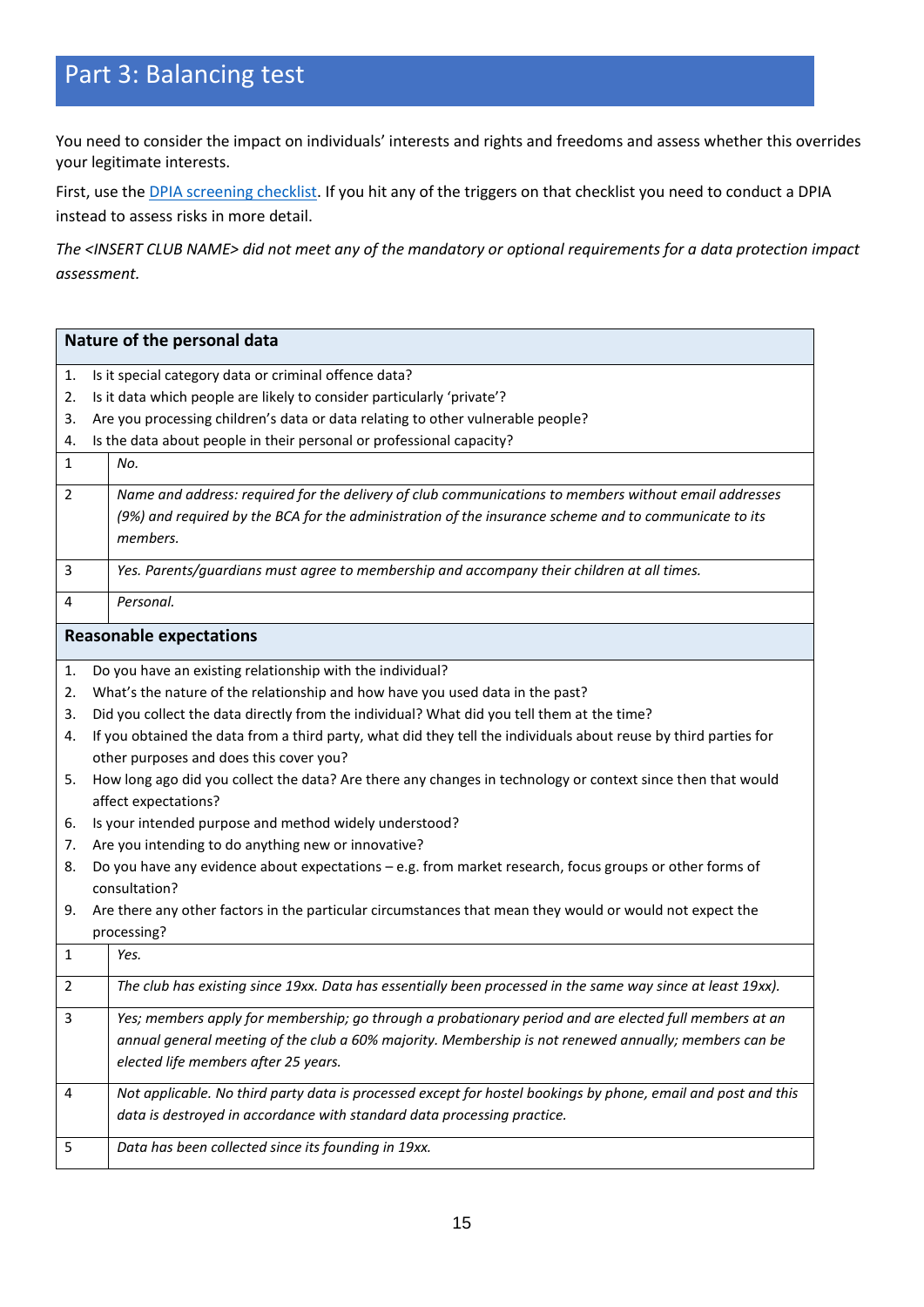| $\boldsymbol{6}$ | Yes. The club has a constitution that clearly defines its purpose and is well understood by the membership. In                          |    |  |
|------------------|-----------------------------------------------------------------------------------------------------------------------------------------|----|--|
|                  | addition, there is a members handbook                                                                                                   |    |  |
| $\overline{7}$   | No.                                                                                                                                     |    |  |
| 8                | All members are able to (and do) feedback their expectations at well attended annual general and meetings                               |    |  |
|                  | and monthly committee meetings. The expectations of members are formally minuted.                                                       |    |  |
| 9                | Members expect the club to process the data in this way as the club would be unable to function without it.                             |    |  |
|                  | <b>Likely impact</b>                                                                                                                    |    |  |
| 1.               | What are the possible impacts of the processing on people?                                                                              |    |  |
| 2.               | Will individuals lose any control over the use of their personal data?                                                                  |    |  |
| 3.               | What is the likelihood and severity of any potential impact?                                                                            |    |  |
| 4.               | Are some people likely to object to the processing or find it intrusive?                                                                |    |  |
| 5.               | Would you be happy to explain the processing to individuals?                                                                            |    |  |
| 6.               | Can you adopt any safeguards to minimise the impact?                                                                                    |    |  |
| $\mathbf{1}$     | Accidental use of CC: instead of BCC: when sending of PDF newsletters (or any communications to<br>i.                                   |    |  |
|                  | club members by the Secretary or other members of the committee) would require consent (see                                             |    |  |
|                  | Appendix A); this is because you have circulated a list of emails to most members of the club.                                          |    |  |
|                  | BCA insurance has the following impact on data subject rights;<br>ii.                                                                   |    |  |
|                  | Individuals have the right to object to processing based on legitimate interests. BCA<br>а.                                             |    |  |
|                  | insurance is a requirement for membership in most caving clubs and clubs cannot give                                                    |    |  |
|                  | members the right to opt out from BCA insurance and the data processing this implies.                                                   |    |  |
|                  | If you choose to rely on legitimate interests, you take on extra responsibility for ensuring<br>b.                                      |    |  |
|                  | people's rights and interests are fully considered and protected. Members cannot:                                                       |    |  |
|                  | Withdraw without some social or economic disadvantage;<br>i.                                                                            |    |  |
|                  | opt out;<br>ii.                                                                                                                         |    |  |
|                  | iii.<br>be anonymous.                                                                                                                   |    |  |
| $\overline{2}$   | No. They are invited to checks its accuracy on joining; annually and can resign (and therefore have their data<br>deleted) at any time. |    |  |
|                  |                                                                                                                                         |    |  |
| 3                | Disclosure of personal data outside of the defined scope of processing; this would normally require<br>i.<br>consent                    |    |  |
|                  | Members would lose the benefits of <insert club="" name=""> and possibly BCA membership (you can<br/>ii.</insert>                       |    |  |
|                  | be an individual member of the BCA or hold membership through another caving club). The ability to                                      |    |  |
|                  | book the hostel would be unaffected as long a sufficient non-member capacity is available on the                                        |    |  |
|                  | requested dates.                                                                                                                        |    |  |
| 4                | No. Members are made fully aware of their right to object and to withdraw.                                                              |    |  |
| 5                | Yes. The club will continue to keep its members fully informed as to what processing it carries out.                                    |    |  |
| 6                | A web-based email distribution system will be set up to ensure that communications to club<br>i.                                        |    |  |
|                  | members by the Secretary or other members of the committee cannot be accidentally CC:'ed to all<br>members                              |    |  |
|                  | Persons wishing to use the <insert club="" name=""> club facilities but not wanting to disclose their<br/>ii.</insert>                  |    |  |
|                  | personal information to the <insert club="" name=""> (i.e. object, withdraw or opt out) may:</insert>                                   |    |  |
|                  | Book the hostel as a guest                                                                                                              |    |  |
|                  | Order journals and other publications from the Librarian if in print                                                                    |    |  |
|                  | Insure themselves directly as a BCA direct individual member                                                                            |    |  |
|                  | The social or economic disadvantage of withdrawal is therefore minimised.                                                               |    |  |
|                  |                                                                                                                                         |    |  |
|                  | Can you offer individuals an opt-out?                                                                                                   | No |  |